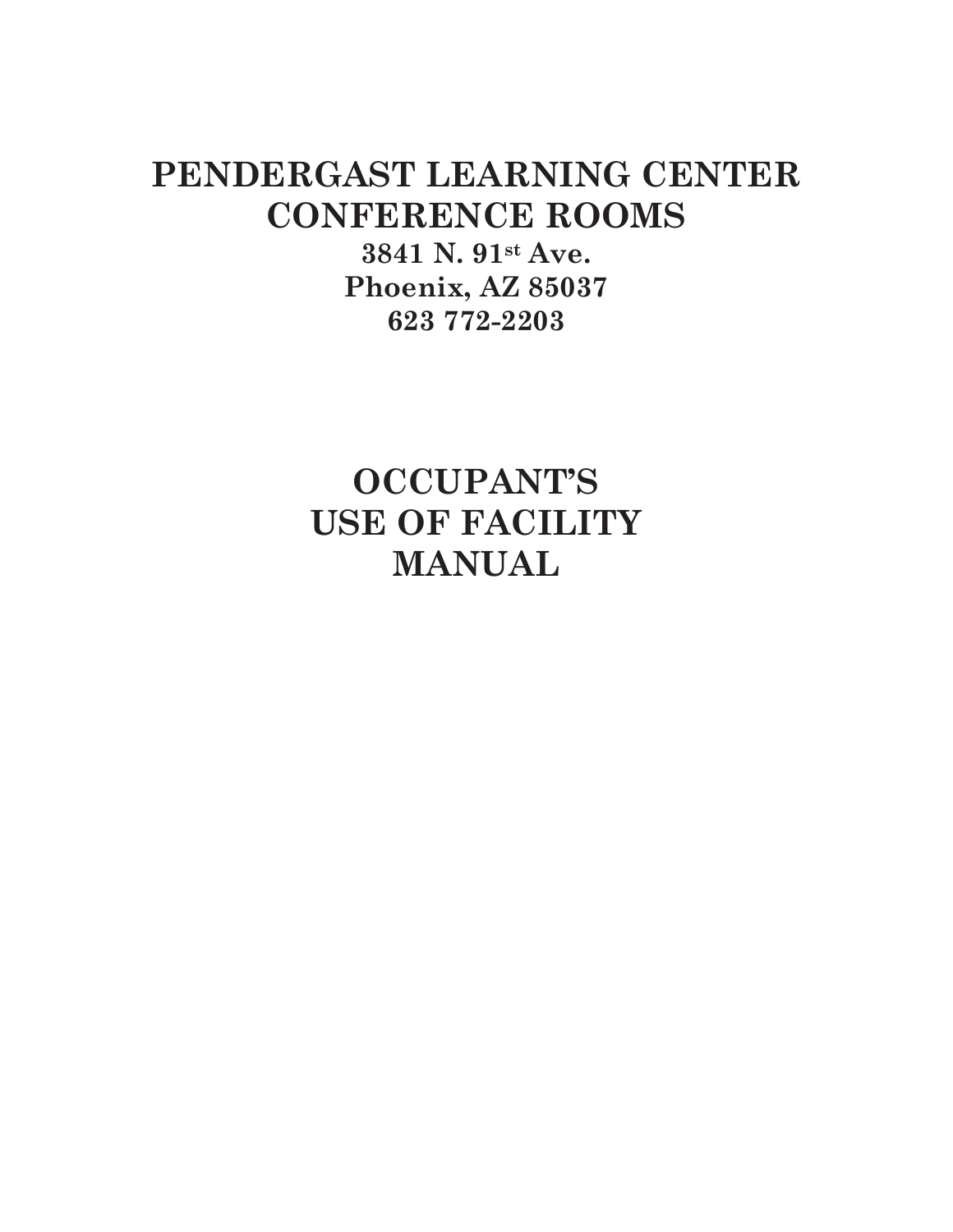# **Table of Contents**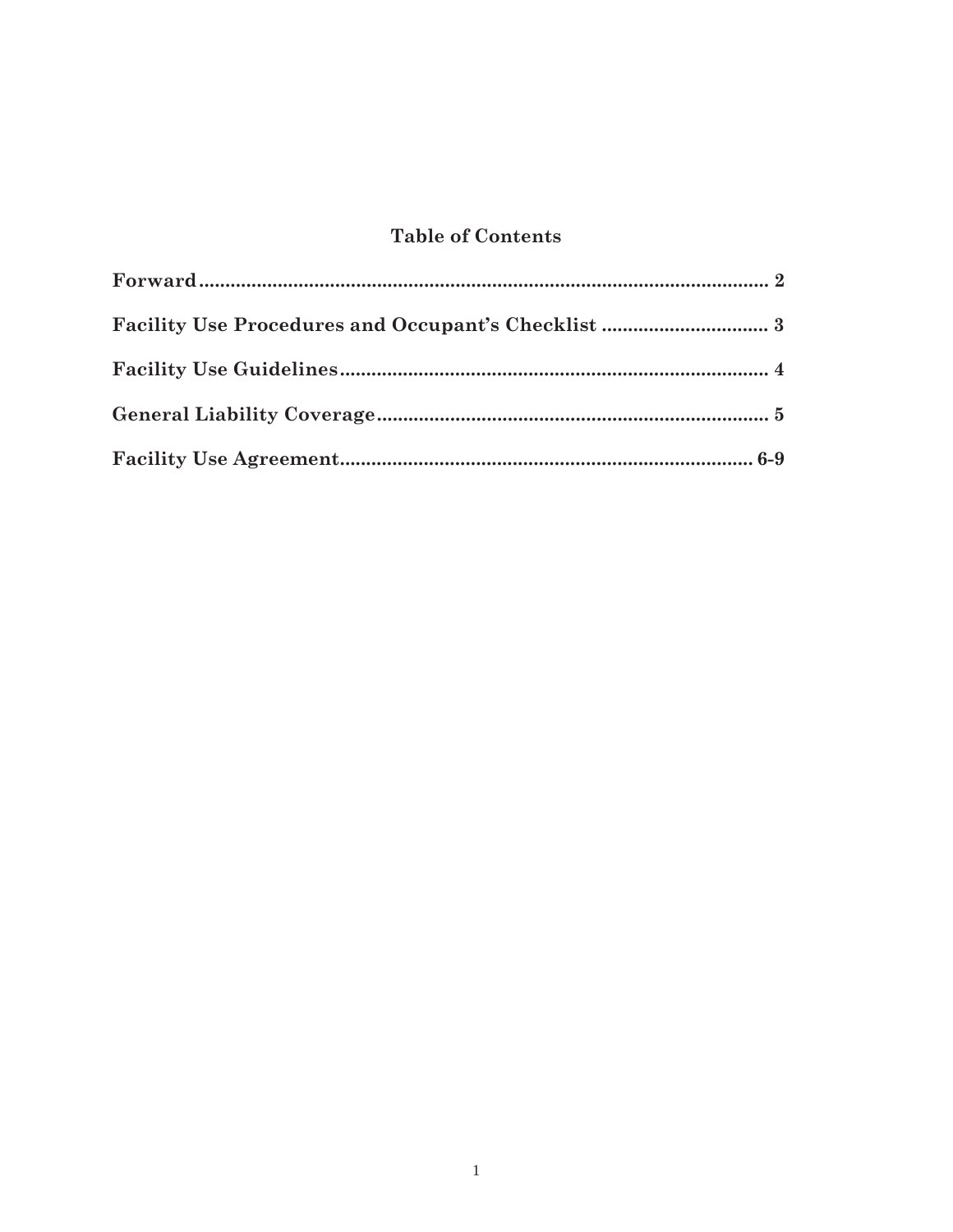# **Forward**

District owned facilities are available for public use pursuant to the Arizona Revised Statute §15-1105 et seq. The Governing Board has adopted the spirit and intent of this public law in making the District facilities available to the public. In doing so, however, the District cannot subject itself nor its residents to liability not otherwise assumed in the normal course of operations.

When Districts determine to make school facilities available to the public a process for compliance with State Statute needs to be in place. Two important parts of this process or "facility use program" include a risk assessment evaluation and an application procedure.

The risk management assessment evaluation should include:

- **▲** A walk-through of the facility so that the District and applicant can evaluate potential risk to the event or to the District as a result of the event; and
- ʆ A pre-use guideline summary designed to communicate the required steps that need to be taken prior to the use of a district facility. These guidelines should alert applicants to their responsibility in maintaining a safe environment for the event and in protecting the district-owned facility.

Districts who participate in conscientious efforts to limit risks greatly enhance safety factors for people who visit campuses and to facilities. Should the Occupant not have the necessary general liability coverage to comply with A.R.S. §15-1105 et seq coverage may be purchased through the Arizona School Risk Retention Trust, Inc. (Trust).

The Trust has made arrangements through St. Paul Fire & Marine Insurance Company to make General Liability Coverage available. This coverage contains exclusions, most notably for assault and battery and participants' liability. The policy has a \$500 deductible for Bodily Injury/Property Damage on a per claim basis, which the Occupant is responsible for, in the event of a claim. The Occupant must follow the Facility Use Procedure determined by the District. All fees must be paid in advance of the use of the facility.

**The Terms and Conditions of the District's Policy, not this document, will apply to any and all Facility Use Contracts.**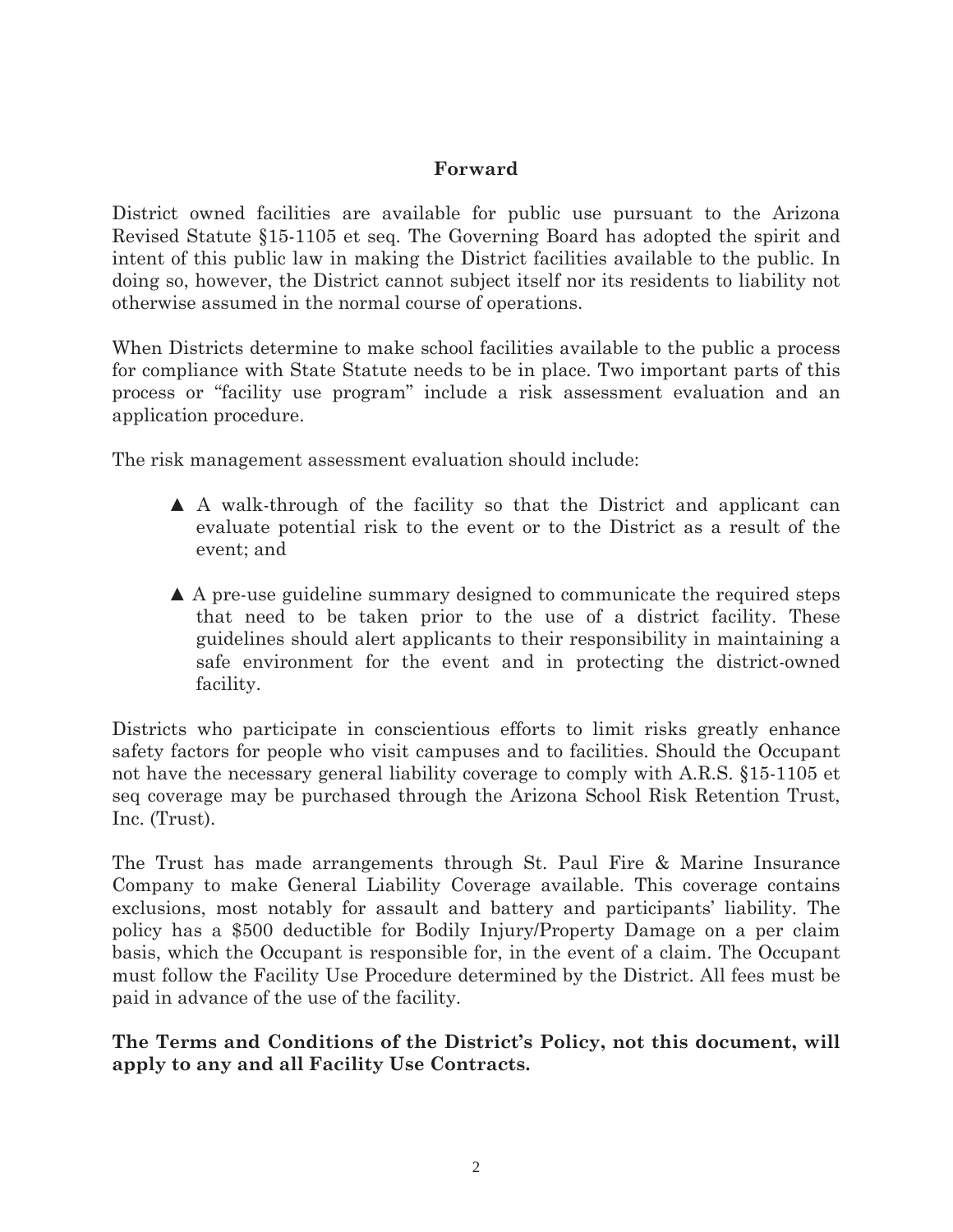## **FACILITY USE PROCEDURE and OCCUPANT'S CHECKLIST**

## **To be completed and signed by the Occupant. Check each box.**

| $\Box$ $\Box$ $\Box$ | Read, complete and sign the Facility Use Agreement located on pages 7-10 of this<br>Facility Use - Occupant's Manual. Will you comply with its terms and conditions?                                    |
|----------------------|---------------------------------------------------------------------------------------------------------------------------------------------------------------------------------------------------------|
| $\Box$ $\Box$ $^{2}$ | Read and sign the Facility Use Guidelines located on page 5 of this Facility Use -<br>Occupant's Manual? Will you comply with its requirements?                                                         |
| $\Box$ $\Box$ 3.     | Do you understand that you are responsible to inform all participants of your<br>organization of the need to comply with the terms of the Facility Use Agreement and<br><b>Facility Use Guidelines?</b> |
|                      | Do you have the necessary evidence of liability coverage?                                                                                                                                               |

If you answered "yes" to questions 1-4, please sign below and return this form to the District along with the signed Facility Use Agreement and Facility Use Guidelines.

If you answered "yes" to questions 1-3 and "no" to question 4, you have the option of purchasing the necessary general liability coverage through St. Paul Fire & Marine Insurance Company. If you wish to purchase the insurance, please answer and comply with questions 5-6.

- 
- Y N<br> $\Box$   $\Box$  5. 5. Have you completed the General Liability Coverage Questionnaire located on pages  $\Box$ 12 and 13 of this Facility Use - Occupant's Manual?
- $\Box$  6. Did the District compute the amount due and do you have a cashier's check or money  $\Box$ order made payable to the "Arizona School Risk Retention Trust, Inc." in that amount?

Upon completion of questions 5-6, please sign below and return this form to the District along with a signed Facility Use Agreement and the Facility Use Guidelines. The General Liability Coverage Questionnaire, a copy of this Checklist, a copy of the Facility Use Guidelines and the cashier's check or money order payable to "Arizona School Risk Retention Trust, Inc." must be returned to the Trust.

Please allow up to two weeks for delivery of a copy of your evidence of liability coverage. An original evidence of liability coverage is mailed to the District in compliance with A.R.S. §15-1105 and the Facility Use Agreement.

Name of Occupant's Organization: \_\_\_\_\_\_\_\_\_\_\_\_\_\_\_\_\_\_\_\_\_\_\_\_\_\_\_\_\_\_\_\_\_\_\_\_\_\_\_\_\_\_\_\_\_\_\_\_\_\_\_\_\_\_\_\_\_\_ Signature of Occupant: Name of Occupant (Print): Name of Occupant (Print):

Date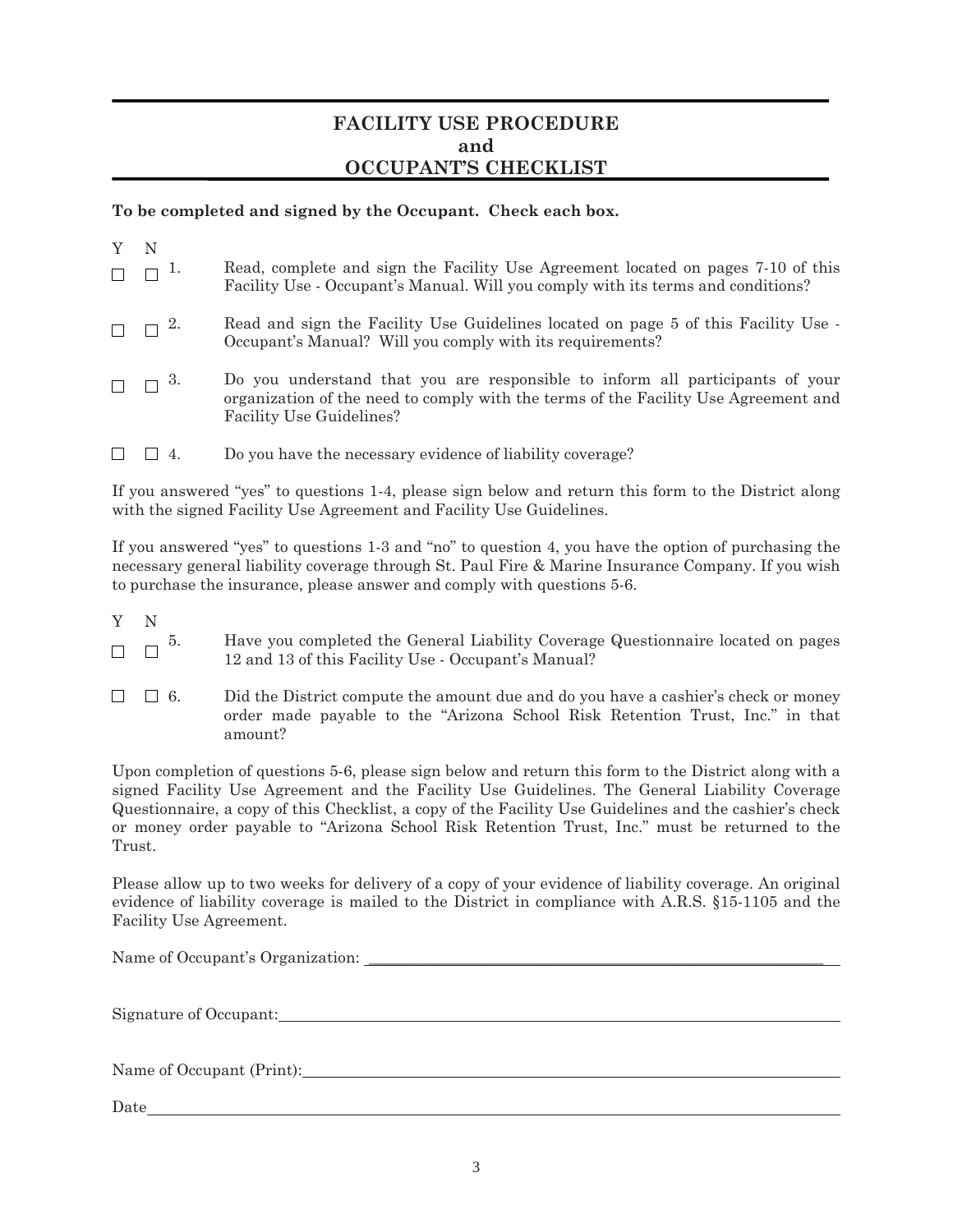# **PENDERGAST SCHOOL DISTRICT FACILITY USE GUIDELINES**

## **General Safe Practices**

The Occupant shall adopt and follow safety measures during its operations at the District facility.

## **Cooperation**

The Occupant is expected to cooperate with District personnel to ensure a safe site. The Occupant shall clarify with District personnel all safety and security requirements prior to use of the facilities.

## **Facility Use Guidelines**

- 1. All use shall be performed in compliance with all applicable statutes, rules and regulations.
- 2. The Occupant shall furnish and require participants to wear appropriate clothing.
- 3. The Occupant shall observe District vehicle parking guidelines. The Occupant shall not allow any parking in areas marked with red indicating a fire lane.
- 4. The Occupant shall maintain all areas used in a clean well-organized manner.
- 5. The Occupant shall provide adult supervision of at least one adult for each twenty (20) children attending the event.
- 6. Any electrical tools, appliances and extension cords used shall be in good condition and supplied by occupant. Extension cords are to be covered to avoid a trip hazard.
- 7. All means of access or egress shall remain free of obstruction and be identified and communicated to participants.
- 8. Occupant shall identify areas where travel isn't permitted and inform participants.
- 9. Roadway and sidewalks, to be used, shall be inspected by the Occupant and are to remain clear of obstructions during use.
- 10. All materials used shall be properly handled, stored or stacked.
- 11. Occupant shall provide adequate signs and markers to inform participants of rules and to maintain the facility in a safe manner.
- 12. Occupant shall not serve, use, or permit use of narcotic drugs during use of the facility.
- 13. Occupant shall provide adequate security personnel to ensure that these guidelines are implemented, and shall provide proof of security to the District Office 2 weeks prior to event. (Our coordinating Officer will determine how many persons will be needed to provide adequate coverage if off duty Phoenix Police is used.)
- 14. Occupant shall not damage the facility, the furniture or the grounds with methods of decorating. (ie nails, tacks, industrial tape, digging holes etc…)
- 15. Occupant shall maintain a list of emergency agencies and phone numbers available at all times.

| Occupant's Signature:    | Date: |  |
|--------------------------|-------|--|
| Occupant's Name (Print): |       |  |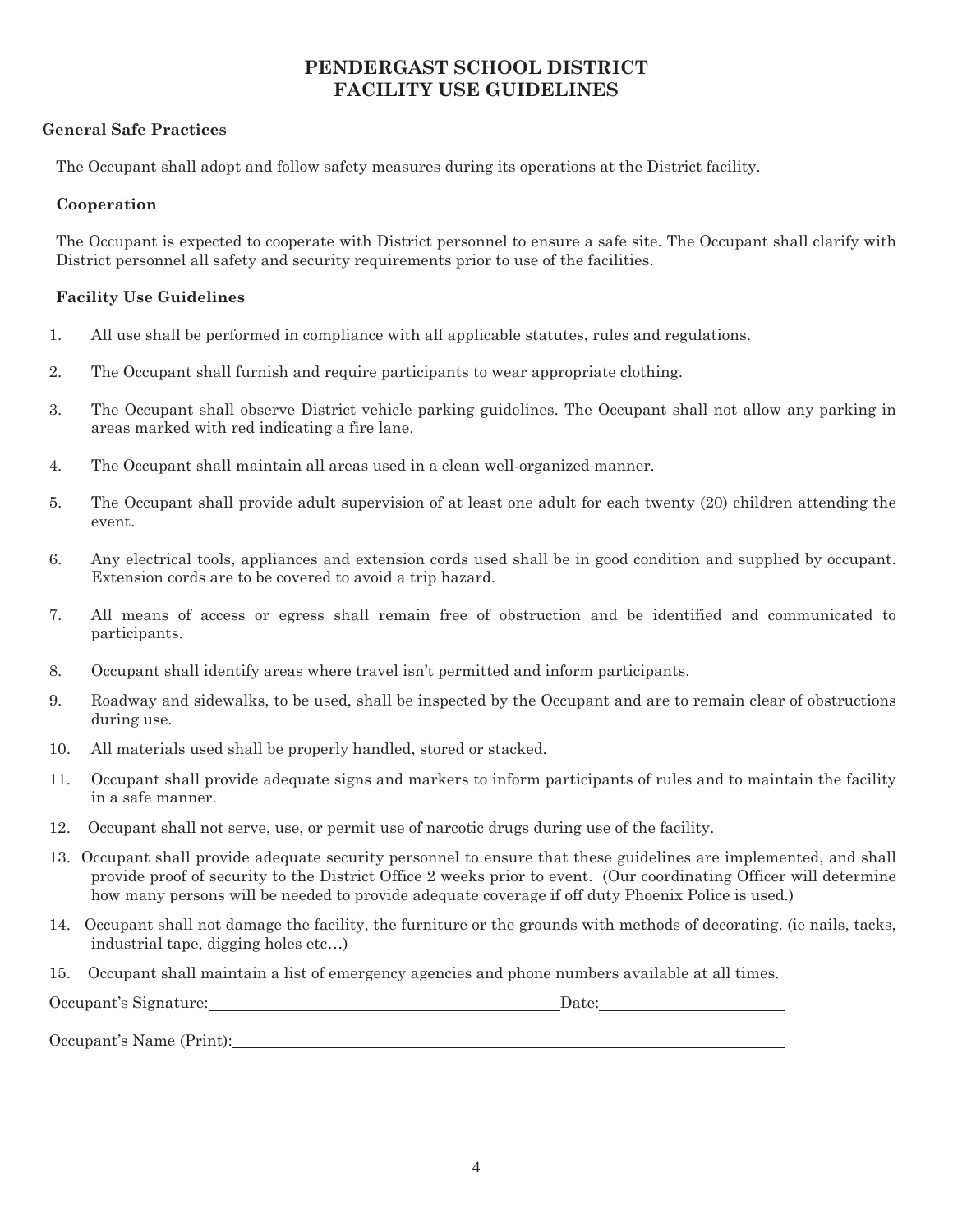# **Third-Party Liability Insurance**

The policy available through Entertainment Brokers International (EBI) has a \$1,000 deductible for bodily injury/property damage on a per claim basis, which the occupant is responsible for in the event of a claim. The occupant should follow the facility use procedures established by the member district, and all fees must be paid in advance of facility use by VISA or Mastercard credit/debit card. (The policy premium is based on the risk associated with the event or activity; the number of days utilized; the number of participants; and any special requirements, including alcohol liability, food service, etc.)

Occupants may purchase coverage directly through the EBI Web site:

*www.onebeaconentertainment.com/* . Once payment is complete via the Web site, coverage is bound, and a certificate of insurance is issued to the insured, the member district, and the Trust via email.

To obtain a copy of the general liability policy or to see a list of policy exclusions, please go to *www.onebeaconentertainment.com/* or contact EBI at 800-507-8414 (8:30 a.m.-5:00 p.m. PST, Monday-Friday).

Both the member district and the occupant should note the following points about the available third-party liability coverage:

- 1. EBI reserves the right to deny coverage to any organization that does not meet the underwriting criteria set for the facility use program.
- 2. The terms and conditions of the member district's policy supersede this handbook and will apply to any and all facility use contracts.
- 3. EBI will not cover bodily injury, or medical expenses resulting from such bodily injury, to any person injured while practicing for or taking part in any athletic or sports contest or exhibition that is being held at the member district and is described in the coverage summary.

**The Terms and Conditions of the District's Policy, not this document, will apply to any and all Facility Use Contracts.**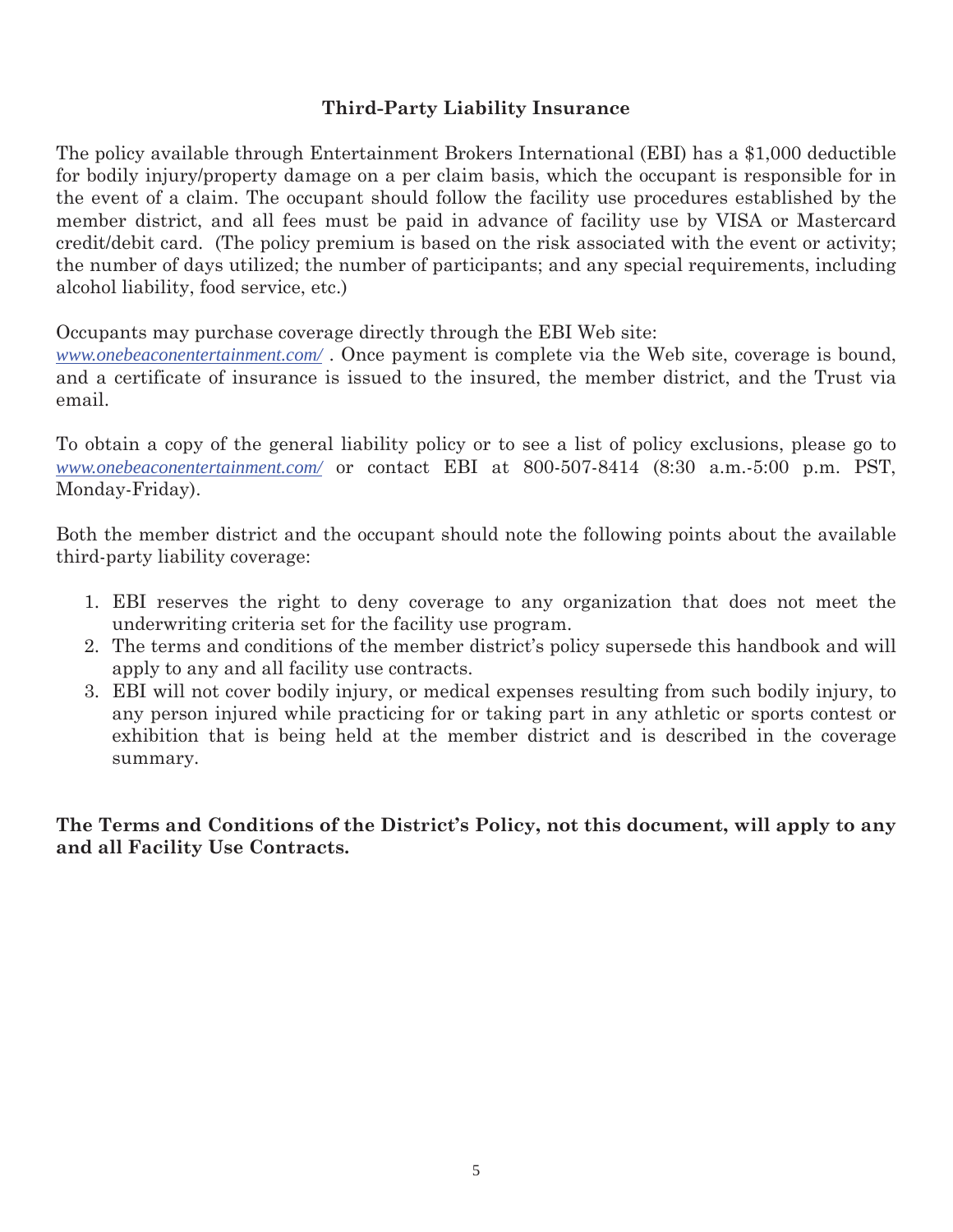# **FACILITY USE AGREEMENT BETWEEN**

## **PENDERGAST SCHOOL DISTRICT #92**

(Name of district)

**and**

**\_\_\_\_\_\_\_\_\_\_\_\_\_\_\_\_\_\_\_\_\_\_\_\_\_\_\_\_\_\_\_\_\_\_\_\_\_\_\_\_\_\_\_\_\_\_\_\_ (Name of organization using the facility)** 

**\_\_\_\_\_\_\_\_\_\_\_\_\_\_\_\_\_\_\_\_\_\_\_\_\_\_\_\_\_\_\_\_\_\_\_\_\_\_\_\_\_\_\_\_\_\_\_\_ (Contact Name)** 

**\_\_\_\_\_\_\_\_\_\_\_\_\_\_\_\_\_\_\_\_\_\_\_\_\_\_\_\_\_\_\_\_\_\_\_\_\_\_\_\_\_\_\_\_\_\_\_\_ (Address of Organization)** 

**\_\_\_\_\_\_\_\_\_\_\_\_\_\_\_\_\_\_\_\_\_\_\_\_\_\_\_\_\_\_\_\_\_\_\_\_\_\_\_\_\_\_\_\_\_\_\_\_ (City, State, Zip) \_\_\_\_\_\_\_\_\_\_\_\_\_\_\_\_\_\_\_\_\_\_\_\_\_\_\_\_\_\_\_\_\_\_\_\_\_\_\_\_\_\_\_\_\_\_\_\_**

**Phone Number Cell Number** 

#### **1. PARTIES**

The parties to this Agreement are **PENDERGAST SCHOOL DISTRICT #92**, hereinafter referred to as "DISTRICT," and \_\_\_\_\_\_\_\_\_\_\_\_\_\_\_\_\_\_\_\_\_\_\_\_\_\_\_\_\_\_\_\_\_\_\_\_\_\_\_\_\_\_\_\_ **(enter name of organization using the facility**), hereinafter referred to as

"OCCUPANT."

### **2. RECITALS**

This Agreement is made with reference to the following facts:

#### 2.1 DISTRICT has offered to make available the **PENDERGAST LEARNING CENTER,**

| $\Box$ PALO VERDE EAST ROOM | $\Box$ SAGUARO ROOM  | MESQUITE EAST ROOM                                                                                                                                                                                                                                                                                                                           |
|-----------------------------|----------------------|----------------------------------------------------------------------------------------------------------------------------------------------------------------------------------------------------------------------------------------------------------------------------------------------------------------------------------------------|
| <b>PALO VERDE WEST ROOM</b> | $\Box$ OCOTILLO ROOM | MESQUITE WEST ROOM                                                                                                                                                                                                                                                                                                                           |
| $\Box$ OTHER                |                      |                                                                                                                                                                                                                                                                                                                                              |
|                             |                      | $\ldots$ $\ldots$ $\ldots$ $\ldots$ $\ldots$ $\ldots$ $\ldots$ $\ldots$ $\ldots$ $\ldots$ $\ldots$ $\ldots$ $\ldots$ $\ldots$ $\ldots$ $\ldots$ $\ldots$ $\ldots$ $\ldots$ $\ldots$ $\ldots$ $\ldots$ $\ldots$ $\ldots$ $\ldots$ $\ldots$ $\ldots$ $\ldots$ $\ldots$ $\ldots$ $\ldots$ $\ldots$ $\ldots$ $\ldots$ $\ldots$ $\ldots$ $\ldots$ |

 (**Check boxes of rooms that will be occupied**), hereinafter referred to as the "FACILITY," to be used by OCCUPANT for occasional use as a/an **location**).

#### **3. USE**

When using the FACILITY or any portion thereof, OCCUPANT agrees to comply with all applicable state, federal and city laws and regulations, and with the policies and regulations of DISTRICT pertaining to the use and occupancy of the FACILITY. OCCUPANT agrees to take good care of the FACILITY and any equipment and furniture located therein, and to leave the FACILITY at all times in as good order and condition as existed prior to OCCUPANT's use thereof. OCCUPANT shall not use or allow any portion of the FACILITY to be used for any unlawful purpose. OCCUPANT shall not commit or allow to be committed any waste or nuisance in or about the FACILITY, or subject the FACILITY to any use that would damage any portion of the FACILITY or raise or violate any insurance coverage maintained by DISTRICT. OCCUPANT shall not allow a number of persons in any portion of the FACILITY at any time in excess of the legal or normal capacity of such portion of the FACILITY. OCCUPANT shall not permit any food, drink or smoking in any portion of the FACILITY without the prior written consent of DISTRICT.

 <sup>2.2</sup> OCCUPANT represents that the FACILITY will only be used for the purpose so stated.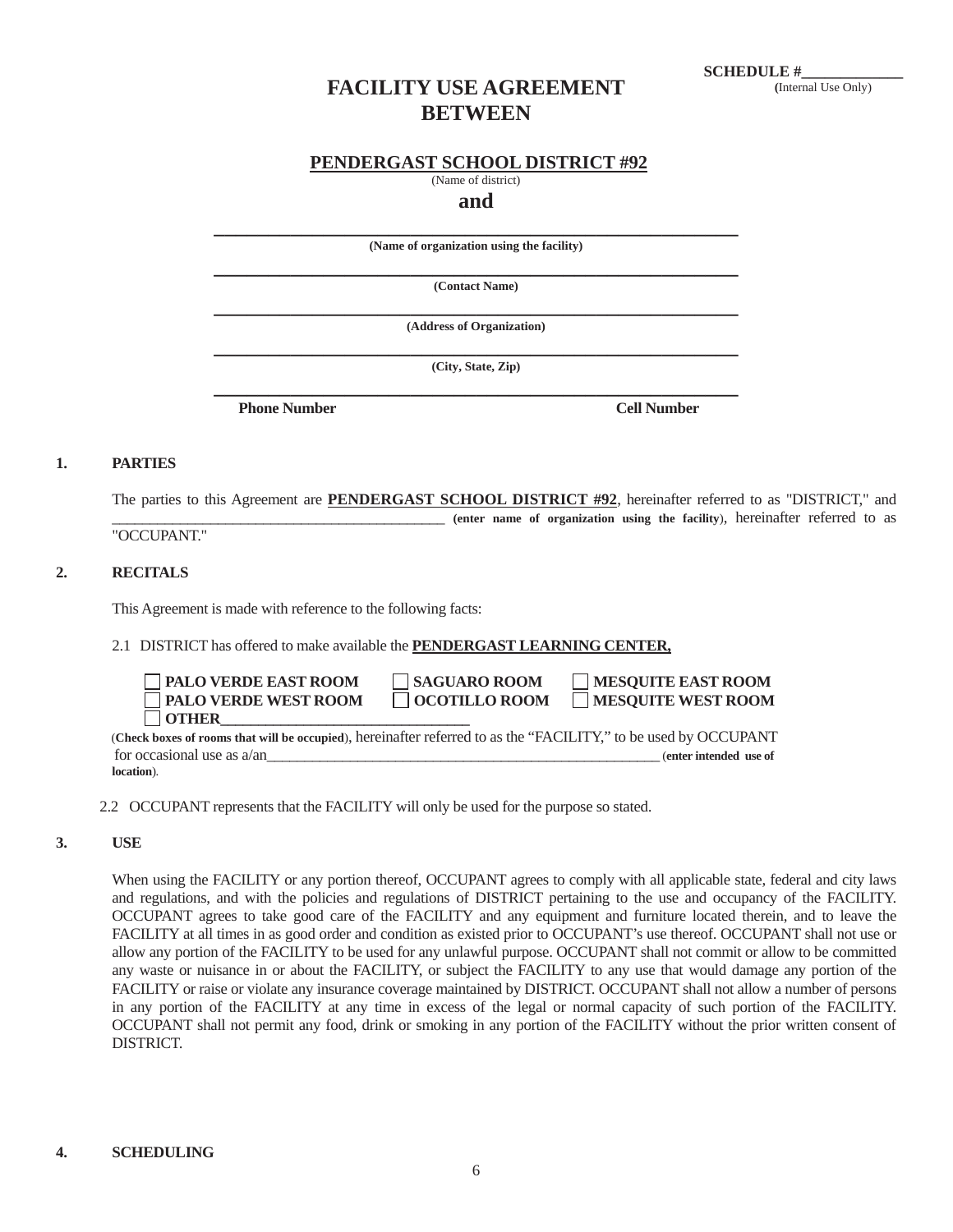OCCUPANT shall schedule the date, time and function of usage of the FACILITY by contacting:

Name: Alicia Mariona

Phone: 623-772-2314

After reservation has been tentatively placed, OCCUPANT shall submit **all** required paperwork and payment to confirm reservation to:

> Name: Alicia Mariona 3841 N.  $91^{st}$  Ave Phoenix, AZ 85037 Phone: (623) 772-2314 Fax: 623-845-6235

#### **Said confirmation shall occur at least fourteen (14) days prior to such intended use**.

Prior to such time if OCCUPANT has not scheduled AND confirmed any portion of the FACILITY for its use, then DISTRICT shall be free to use or allow others to use such unscheduled portion of the FACILITY at its discretion.

#### **5. TERM**

The term of this agreement shall commence on \_\_\_\_\_\_\_\_\_\_\_\_\_\_\_, 201\_\_, and end on \_\_\_\_\_\_\_\_\_\_\_\_\_\_\_\_\_\_\_, 201\_\_, at which time OCCUPANT's rights to use the FACILITY under this Agreement shall automatically expire unless otherwise extended in writing, by DISTRICT, in its sole discretion. **TIMES REQUESTED:** \_\_\_\_\_\_\_\_\_\_\_ TO \_\_\_\_\_\_\_\_\_\_\_\_\_\_. **Occupant will be charged custodial fees for time arranged as set up and decorating times and for additional cleaning time after event has concluded. Occupant is responsible for providing all decorating needs. NUMBER OF PEOPLE ATTENDING\_\_\_\_\_\_\_\_\_\_\_** 

#### **6. COMPENSATION**

 OCCUPANT will compensate DISTRICT for use of the FACILITY to help defray the costs to the DISTRICT thereof as follows: (A Fee estimate worksheet will be provided at the time of initial reservation)

| \$300.00 Security Deposit |                       |
|---------------------------|-----------------------|
| Use of Facility Fees:     |                       |
| Custodial Personnel:      | $$15.00$ hr. (per cus |
| Insurance                 |                       |
| Total Due:                |                       |
|                           |                       |

(Refundable) n. (per custodian, one custodian per 75 people)

**A \$300.00 REFUNDABLE DEPOSIT WILL BE SUBMITTED WHEN RESERVATIONS ARE MADE. ALL OTHER FEES, PROOF OF SECURITY, & PROOF OF BARTENDING COMPANY MUST BE PROVIDED, TWO WEEKS (14 days) PRIOR TO EVENT. IN THE EVENT THESE REQUIREMENTS ARE NOT PROVIDED, THE DISTRICT CAN, AT THEIR DISCRETION, CANCEL SAID EVENT. THE SECURITY DEPOSIT, OR ANY PORTION DETERMINED BY THE DISTRICT, WILL BE RETAINED IF THERE IS DAMAGE TO THE FACILITY, TO REMOVE PRIVATE PROPERTY AFTER THE EVENT, OR TO PAY FOR TIME EXCEEDING ORIGINAL RESERVATION TIMES. INITIAL HERE:** 

#### **7. INSURANCE**

Pursuant to A.R.S. §15-1105 et seq., OCCUPANT, agrees to procure, at its expense, and maintain during the term hereof, and thereafter—if and as necessary, a policy of general liability insurance, against claims for bodily injury, death and property damage occurring in connection with OCCUPANT's use of any portion of the FACILITY, which insurance shall include the DISTRICT as an additional insured and be primary and non-contributing to any coverage maintained by the DISTRICT. OCCUPANT shall provide DISTRICT with a certificate evidencing that such insurance coverage is in effect. For purposes of this agreement, "occurring in connection with OCCUPANT's use of any portion of the FACILITY," means that the injury, death or property damage in question occurred because OCCUPANT and its employees, invitees, representatives and affiliates were present at or used in any manner the FACILITY. As such, this terminology shall be given the broadest reading and interpretation possible by any court of competent jurisdiction.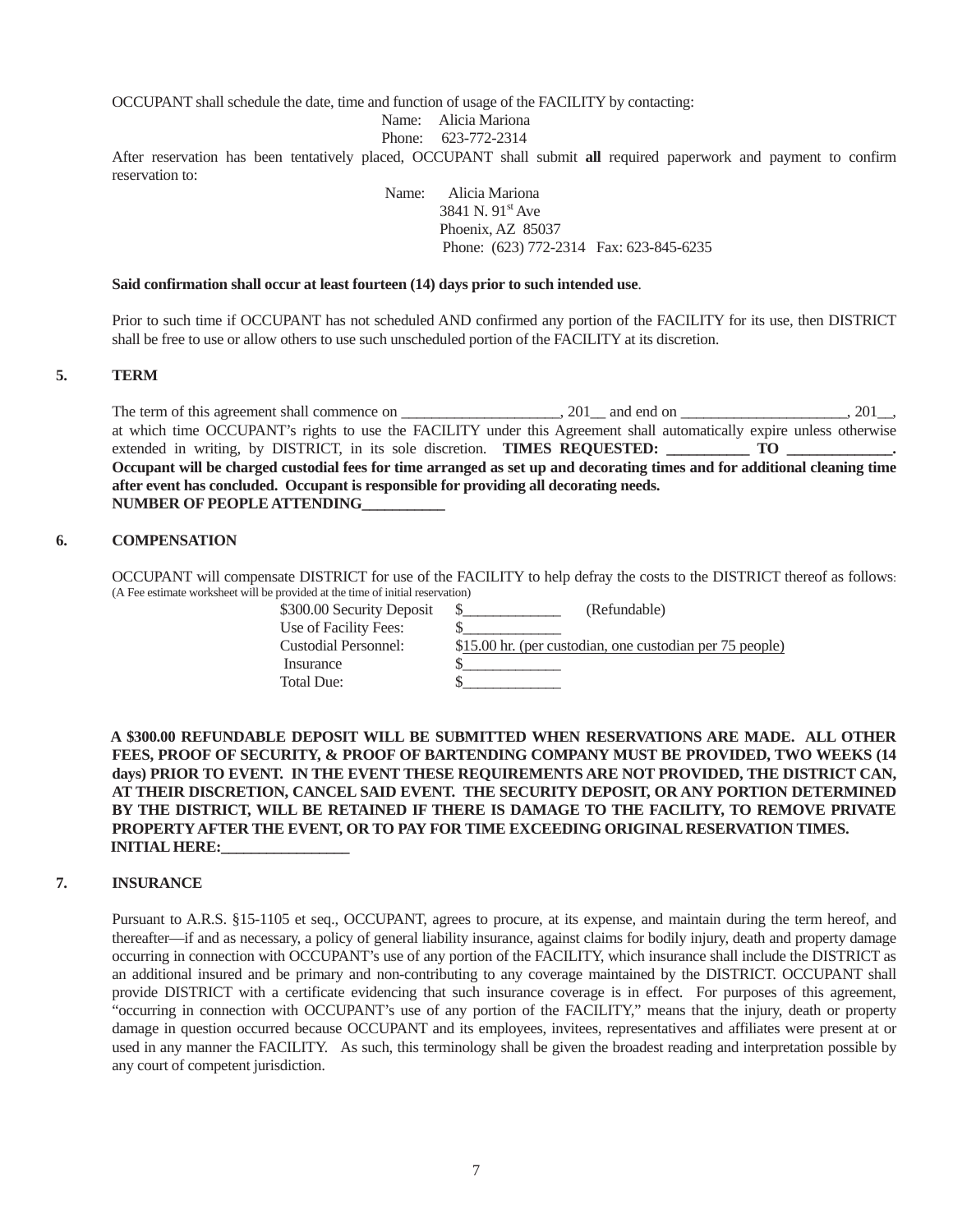#### **8. LIABILITY AND INDEMNITY**

OCCUPANT agrees to conduct its activities in the FACILITY in a careful and safe manner. As a material part of the consideration to DISTRICT, OCCUPANT hereby assumes all risk of damage to and loss or theft of property, and injury or death to persons related in whole or in part to OCCUPANT's use or occupancy of any portion of the FACILITY or any of its contents from any cause whatsoever—whether in whole or in part, and OCCUPANT hereby waives all claims in respect thereof against DISTRICT. OCCUPANT shall indemnify, defend and hold harmless DISTRICT and all of its employees, agents and representatives from any and all claims, demands, suits, actions, proceedings, losses, costs and damages of every kind and description, including any attorney's fees and/or litigation expenses, which may be brought or made against or incurred by DISTRICT, on account of loss or damage to any property and for injury to or death of any person arising out of any act or omission by OCCUPANT, its employees, agents, representatives or subcontractors, or otherwise arising out of such use of the FACILITY, or arising out of workers' compensation claims or unemployment disability compensation claims of employees of OCCUPANT or out of claims under similar such laws.

#### **9. ENTIRE CONTRACT**

This Agreement embodies the entire contract between OCCUPANT and DISTRICT. The parties shall not be bound by or be liable for any statement or representation of any nature not set forth in this Agreement. Changes of any of the provisions of this Contract shall not be valid unless reduced to writing and signed by both parties.

#### **10. SUSPENSION AND TERMINATION**

DISTRICT may, by written notice, direct OCCUPANT to suspend its use of the FACILITY for such period of time as may be determined by DISTRICT to be necessary or desirable. Upon receipt of such termination notice, OCCUPANT shall immediately discontinue use of the FACILITY under this Agreement. Payment for use already completed or in process at the time of the notice of termination is received shall be adjusted between DISTRICT and OCCUPANT in a fair and reasonable manner but shall exclude any allowance for unperformed use or anticipated profits thereon.

#### **11. WAIVER**

The failure of DISTRICT to insist upon strict performance of any of the provisions of this Agreement or to exercise any rights or remedies provided by this Agreement, or OCCUPANT's delay in the exercise of any such rights or remedies shall not release OCCUPANT from any of its responsibilities or obligations imposed by this Agreement and shall not be deemed a waiver of any right of DISTRICT to insist upon strict performance of this Agreement.

#### **12. ASSIGNMENTS AND SUBLETTING**

OCCUPANT shall not have the right to assign this Agreement or allow any other person or entity to use or occupy any or all of the FACILITY without the prior written consent of DISTRICT, which consent may be granted or withheld in DISTRICT'S sole discretion.

#### **13. DEFAULT**

In the event that OCCUPANT fails to pay any fee or other sum required to be paid by OCCUPANT hereunder when due, or otherwise fails to comply with or observe any other provisions of this Agreement, in addition to any other remedy that may be available to DISTRICT by reason of such failure, whether at law or in equity, DISTRICT may immediately terminate this Agreement and all rights of OCCUPANT hereunder.

#### **14. ARBITRATION**

In the event of a dispute hereunder, the parties agree to use arbitration insofar as required by A.R.S §12-1518 and §12-133, and rules promulgated thereunder.